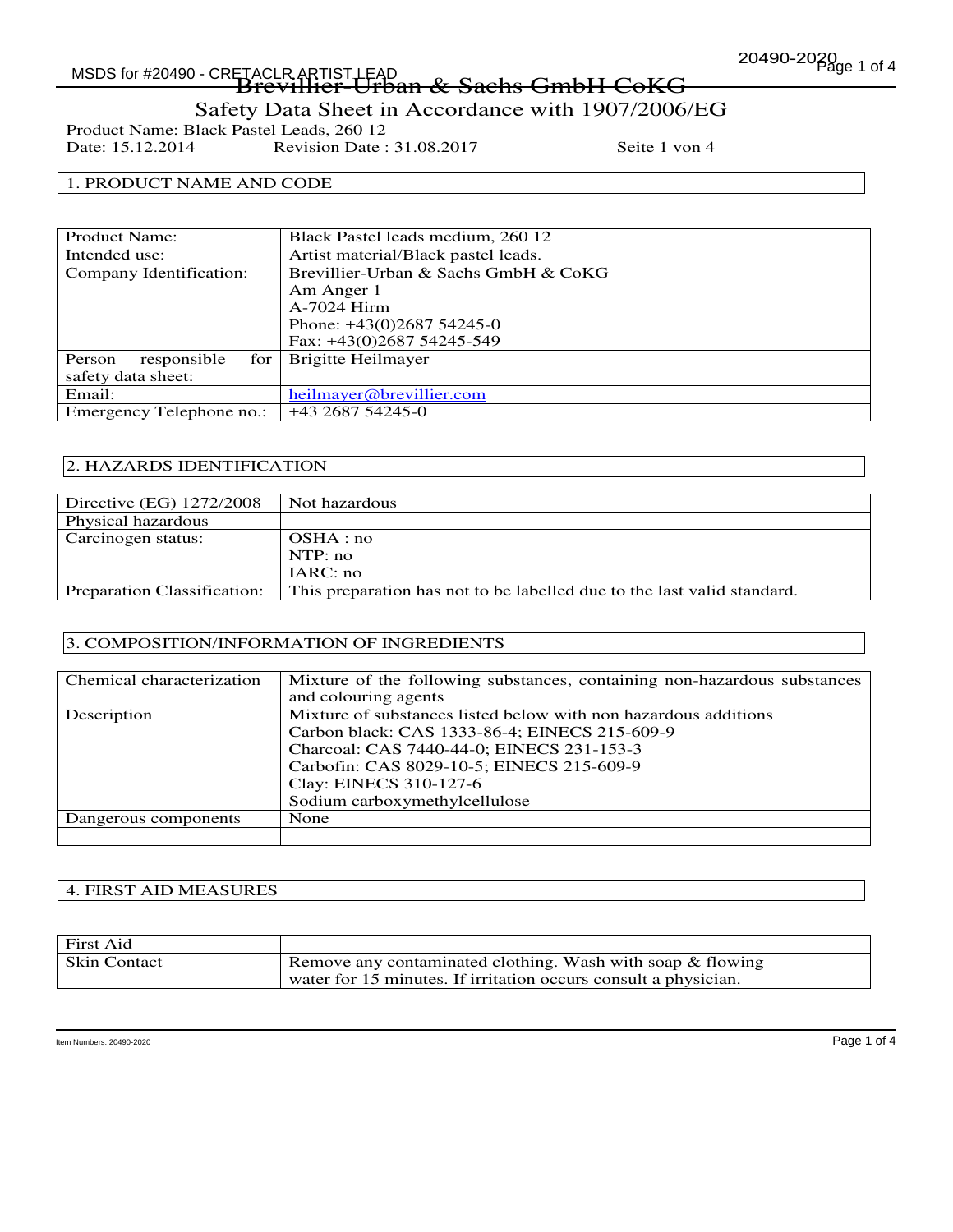## MSDS for #20490 - CRETACLR ARTIST LEAD  $\begin{array}{ccc} & 0 & 0 & 1 \ 0 & 0 & 0 & 1 \end{array}$  Page 2 of 4 -TACLRARUSLIEAD<br>Brevillier-Urban & Sachs GmbH CoKG

Safety Data Sheet in Accordance with 1907/2006/EG

Product Name: Black Pastel Leads, 260 12<br>Date: 15.12.2014 Revision Date: Revision Date : 31.08.2017 Seite 2 von 4

| Eye Contact | Irrigate with a suitable eye solution or water for ten minutes – |
|-------------|------------------------------------------------------------------|
|             | obtain medical attention.                                        |
| Inhalation  |                                                                  |
| Ingestion   | Give plenty to drink if ingestion is suspected. DO NOT induce    |
|             | vomiting and consult a physician.                                |

### 5. FIRE-FIGHTING MEASURES

| Hazard                     | Explosive Limits: none                                                   |
|----------------------------|--------------------------------------------------------------------------|
| <b>Extinguishing Media</b> | Alcohol resistance foam, water spray or fog. Dry chemical powder, carbon |
|                            | dioxide, sand or earth may be used for small fires only.                 |
| Media to avoid             |                                                                          |
| Hazardous                  | Carbon Monoxide (co) can from with incomplete combustion.                |
| Combustion                 | Some Oxides of Nitrogen (NOx) and Sulphur (SOx) could be formed.         |
| <b>Products</b>            | Complete combustion will yield primarily Carbon Dioxide (CO2) and        |
|                            | Water.                                                                   |
| Protective                 | Fire fighters should wear proper protective equipment and selfcontained  |
| Equipment                  | breathing apparatus with full face-piece                                 |
| Additional                 | Move exposed containers from fire area if it can be done without risk.   |
| Information                | Use water to keep fire-exposed containers cool.                          |

### 6. ACCIDENTAL RELEASE MEASURES

| Personal      | Avoid contact with skin and eyes.                                         |
|---------------|---------------------------------------------------------------------------|
| Precautions   |                                                                           |
| Environmental | Prevent contamination of soil and water.                                  |
| Precautions   | Refer to Sections 8.0 and 13.0 for additional information on Exposure and |
|               | Disposal.                                                                 |

### 7. HANDLING AND STORAGE

| Handling | Avoid contact with eyes, skin and clothing, avoid ingestion and inhalation. |
|----------|-----------------------------------------------------------------------------|
| Storage  | Keep away from direct sunlight and other sources of heat. Keep away         |
|          | from oxidizing agents. Do not smoke in storage areas.                       |
| Product  | Do not empty into drains.                                                   |
|          | Store at $25^{\circ}$ C under dry conditions.                               |

### 8. EXPOSURE CONTROLS/PERSONAL PROTECTION

| Exposure Limit Values      | Not available |
|----------------------------|---------------|
| Exposure control           | Not available |
| <b>Personal Protection</b> |               |
| <b>Hand Protection</b>     |               |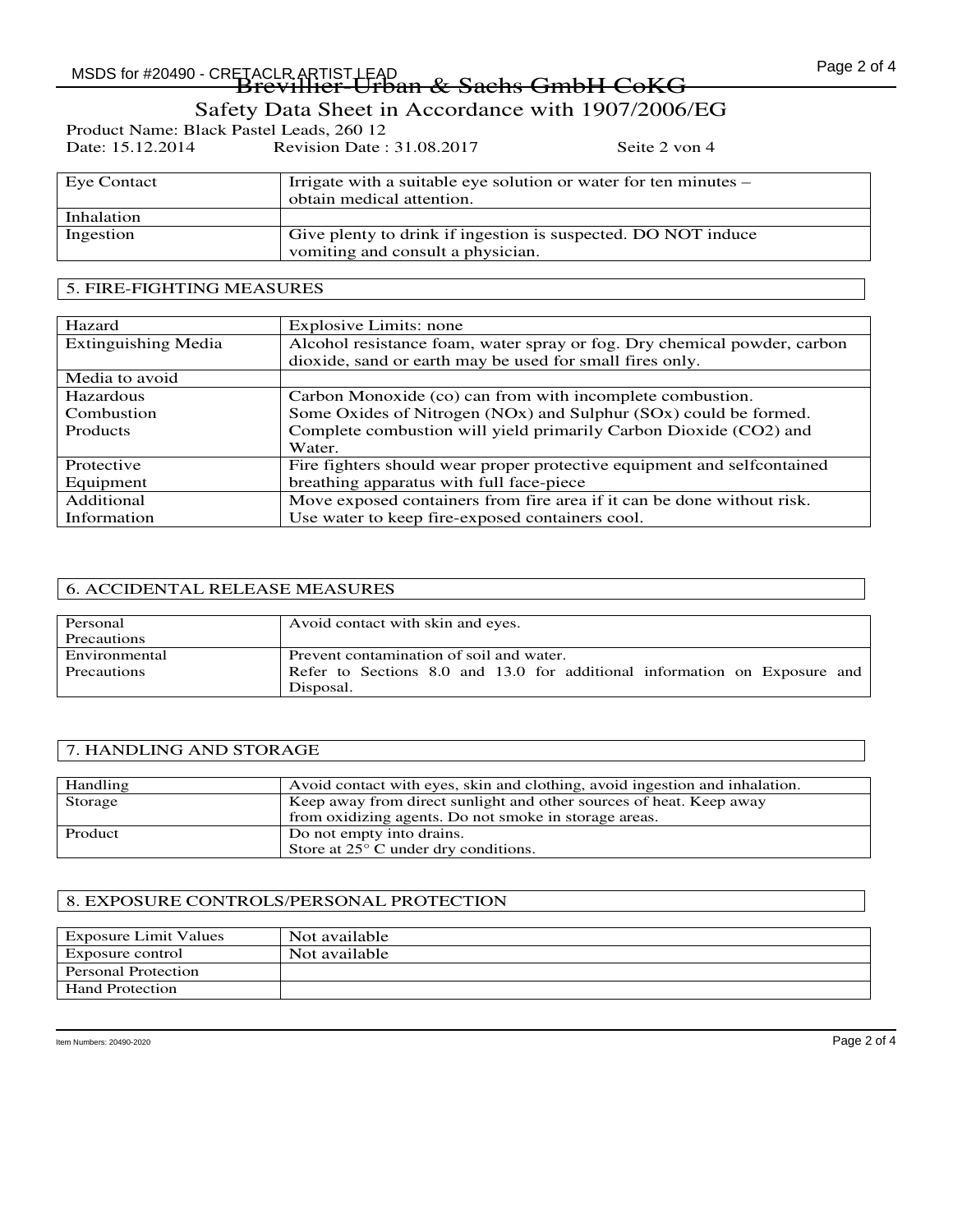## MSDS for #20490 - CRETACLR ARTIST LEAD  $\begin{array}{cc} 0 & 0 & 1 \end{array}$  and  $\begin{array}{cc} 1 & 0 \end{array}$  and  $\begin{array}{cc} 1 & 0 \end{array}$   $\begin{array}{cc} 1 & 0 \end{array}$   $\begin{array}{cc} 1 & 0 \end{array}$   $\begin{array}{cc} 1 & 0 \end{array}$   $\begin{array}{cc} 1 & 0 \end{array}$   $\begin{array}{cc} 1 & 0 \end{array}$   $\begin{array}{cc} 1 &$ -TACLRARUSLIEAD<br>Brevillier-Urban & Sachs GmbH CoKG

## Safety Data Sheet in Accordance with 1907/2006/EG

Product Name: Black Pastel Leads, 260 12<br>Date: 15.12.2014 Revision Date: Revision Date : 31.08.2017 Seite 3 von 4

| Eye Protection         |                                               |
|------------------------|-----------------------------------------------|
| <b>Skin Protection</b> |                                               |
| Additional             | Do not permit smoking whilst product is used. |
| Environmental Exposure | See Section 12 for detailed information       |
|                        |                                               |

### 9. PHYSIKAL AND CHEMICAL PROPERTIES

| <b>Odour Ethereal Appearance</b> | Solid                                        |
|----------------------------------|----------------------------------------------|
| Colour                           | Black                                        |
| Ph Value                         | Not applicable                               |
| Boiling Point / Range            | Not applicable                               |
| <b>Flash Point</b>               | $\overline{\text{Not}}$ applicable           |
| Auto-ignition                    |                                              |
| <b>Explosive Properties</b>      | This preparation is not considered explosive |
| Explosive Limits :               | Not applicable                               |
| Vapour Pressure                  | None                                         |
| <b>Relative Density</b>          |                                              |
| Solubility                       | Not dispersible                              |
| Viscosity                        | Not applicable                               |
| Water Solubility                 | Not dispersible                              |

## 10. STABILITY AND REACTIVITY

| Conditions to Avoid     | Considered a Stable Product.                                                        |
|-------------------------|-------------------------------------------------------------------------------------|
| Materials to Avoid      | Can also react with acid chlorides, acid anhydrides.                                |
| Hazardous Decomposition | May give of irritant / toxic fumes if involved in a fire. Primarily forms oxides of |
|                         | carbon during combustion.                                                           |

### 11. TOXIOLOGICAL INFORMATION

| <b>Acute Effects</b> | Eyes may cause Lacrimation, Redness, Pain, Blurred Vision<br>Ingestion may cause abdominal Pain, Sore Throat, Drowsiness, Headache |
|----------------------|------------------------------------------------------------------------------------------------------------------------------------|
| Target Organ Effects | Sensitisation Allergic skin reaction / dermatitis could occur with misuse of this<br>preparation.                                  |

### 12. ECOLOGICAL INFORMATION

| Ecotoxicity                   | Not applicable |
|-------------------------------|----------------|
| Mobility                      | Not applicable |
| Persistence and Degradability | Biodegradable  |
| Bio accumulative potential    | Not applicable |
| Other Adverse effects         | Not applicable |

## 13. DISPOSAL CONSIDERATIONS